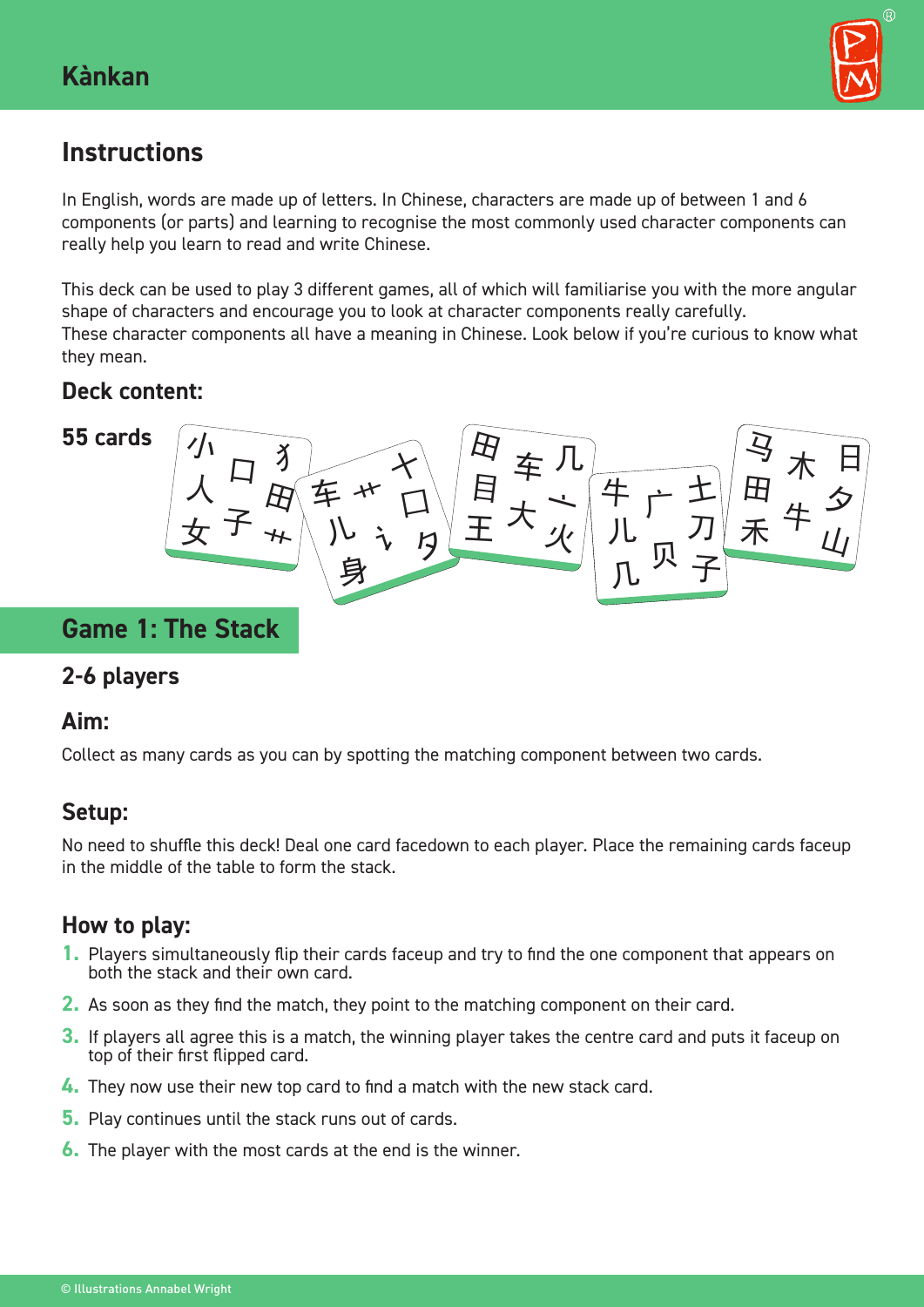

# **Game 2: Connect 3**

# **2-6 players**

#### **Aim:**

Collect as many cards as you can by spotting matching components between 3 cards.

## **Setup:**

Place the cards facedown in a pile. Take the top 9 cards and place them in a grid with 3 rows of 3.

#### **How to play:**

- **1.** Players all look at the cards and try to find a matching component on any 3 cards. As soon as a player has connected 3 cards with a matching component, they take the cards and replace them in the grid with 3 new cards from the stack.
- **2.** Players then repeat this process until there are less than 9 cards left and the player who has collected the most cards is the winner.

# **Game 3: Jing 井**

## **2-6 players**

### **Aim:**

Be the first player to get rid of all your cards.

#### **Setup:**

Place a card faceup in the middle of the table and deal the rest of the deck out facedown among the players. These cards are the players personal stacks.

#### **How to play:**

- **1.** Players simultaneously flip the top card of their stack and try to find a matching component with the card in the middle of the table.
- **2.** The first player to find a match places their card faceup on top of the card in the middle of the table and players now try to find a match between this card and the card on the top of their personal stack.
- **3.** Play continues until a player runs out of cards in their personal stack.
- **4.** The winner is the first person to run out of cards.